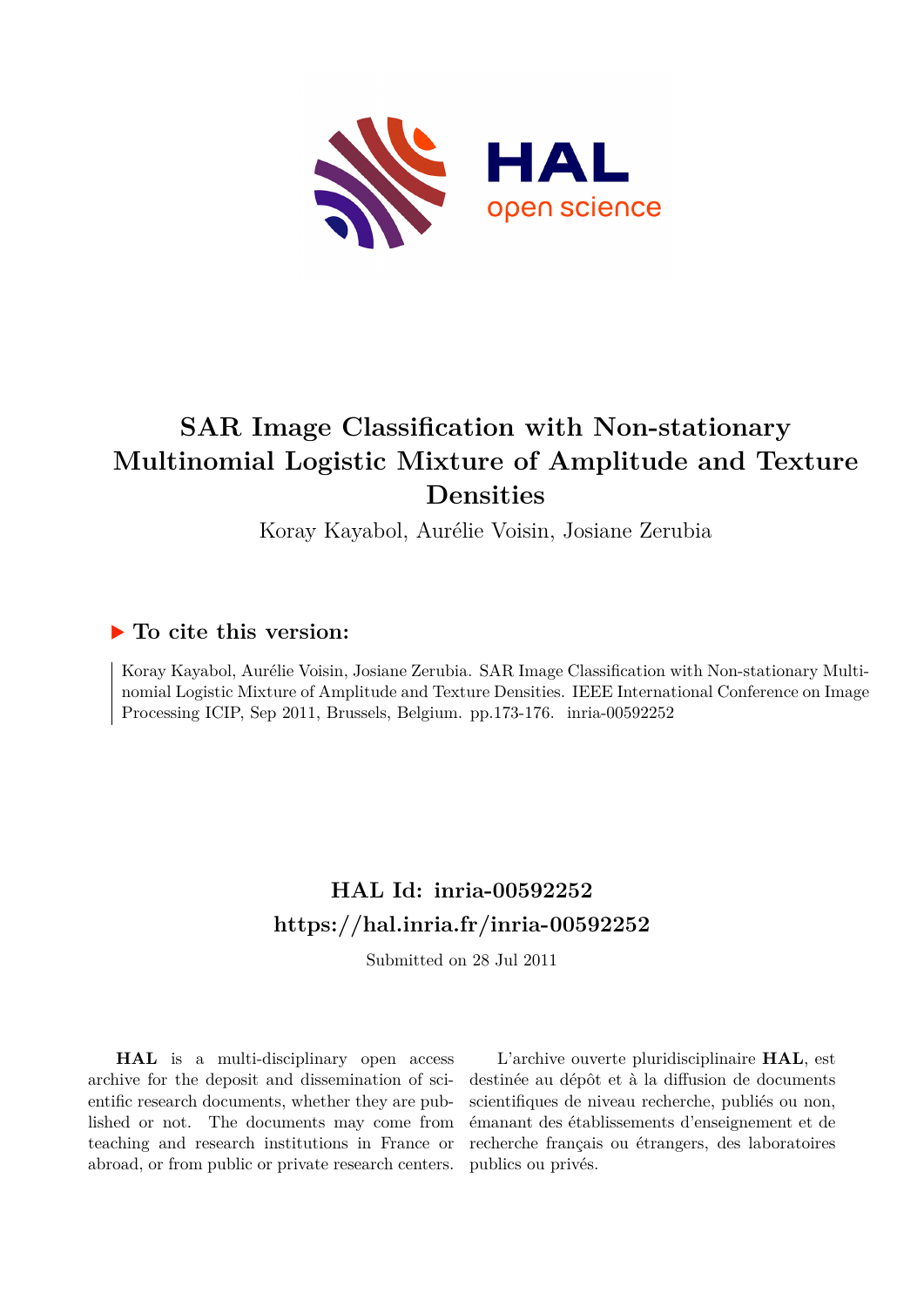## **SAR IMAGE CLASSIFICATION WITH NON-STATIONARY MULTINOMIAL LOGISTIC MIXTURE OF AMPLITUDE AND TEXTURE DENSITIES**

*Koray Kayabol*<sup>1</sup> *, Aurelie Voisin ´* <sup>1</sup> *and Josiane Zerubia* <sup>1</sup>

<sup>1</sup>Ariana, INRIA Sophia Antipolis Mediterranee, 2004 route des Lucioles, BP93, 06902 Sophia Antipolis Cedex, France, {koray.kayabol, aurelie.voisin, josiane.zerubia }@inria.fr

#### **ABSTRACT**

We combine both amplitude and texture statistics of the Synthetic Aperture Radar (SAR) images using Products of Experts (PoE) approach for classification purpose. We use Nakagami density to model the class amplitudes. To model the textures of the classes, we exploit a non-Gaussian Markov Random Field (MRF) texture model with t-distributed regression error. Non-stationary Multinomial Logistic (MnL) latent class label model is used as a mixture density to obtain spatially smooth class segments. We perform the Classification Expectation-Maximization (CEM) algorithm to estimate the class parameters and classify the pixels. We obtained some classification results of water, land and urban areas in both supervised and semi-supervised cases on TerraSAR-X data.

*Index Terms***—** High resolution SAR, TerraSAR-X, classification, texture, multinomial logistic, Classification EM, Products of Experts

#### **1. INTRODUCTION**

The aim of SAR image classification is to assign each pixel to a class with regard to a feature space. Some of the basic features used in SAR image classification are the intensity or the amplitude and the phase of the observed image [1]. To model the statistics of such data, both empirical and theoretical probability density functions (pdfs) have been proposed [1]. Finite mixture model is a suitable statistical model to represent SAR image histogram and to perform classification. A combination of the pdfs into a finite mixture model has been used in [2].

The texture which represents the context of the image can also be used as a feature. Correlated K-distributed noise is used to capture the texture information of the SAR images in [3]. In [4], Gray Level Co-occurrence Matrix (GLCM) [5] and semivariogram [6] textural features are resorted to classify very high resolution SAR images including urban areas. In this study, we use a non-Gaussian MRF model, socalled  $t$ -MRF, for texture representation [7]. In this autoregressive model, we express a pixel as a linear combination of its neighboring pixels. We assume that the regression error is an independent and identically distributed (iid) Student's t-distribution. t-distribution is a convenient model for robust regression and it has been used in image processing as a robust statistical model [7].

There are some methods to combine the results of different classifiers [8]. Rather than this, we construct a single classifier using the Products of Experts (PoE) approach [9] to combine both SAR amplitude and texture features into a finite mixture model. In our mixture model, we assume that each latent class label is a categorical random variable which is a special version of the multinomial random variable where each pixel belongs to only one class. For each class, we have a binary map that indicates the pixels belonging to that class. We introduce the spatial interaction of each binary map using multinomial logistic model [10] to obtain a smooth segmentation map. Note that the edge preserving segmentation is out of the scope of this paper. In this logistic regression model, the probability of the class label is proportional to a linear combination of surrounding binary pixels. In contrast to Potts-Markov image model [11], we have  $K$  different probability density functions for random fields of each class, instead of a single Gibbs distribution. The final density of the class label is constituted by combining  $K$  probability densities into a multinomial density. In this way, we obtain a non-stationary multinomial class density function which incorporates both class mixture probabilities and spatial smoothness into a single density. A non-stationary finite mixtures model been has introduced for image classification in [12]. A single model and algorithm are preferred to avoid the propagation of the error between different models and algorithms.

The EM algorithm and its stochastic versions have been used for parameter estimation in latent variable models. We use a computationally less expensive version of EM algorithm, namely Classification EM (CEM) [13], for both parameter estimation and classification, using the advantage of categorical random variables. After the classification step of CEM, we estimate the parameters of the class densities using

Koray Kayabol carried out this work during the tenure of an ERCIM "Alain Bensoussan" Postdoctoral Fellowship Programme. Aurélie Voisin PhD Thesis is partially funded by the French Defence Agency (DGA).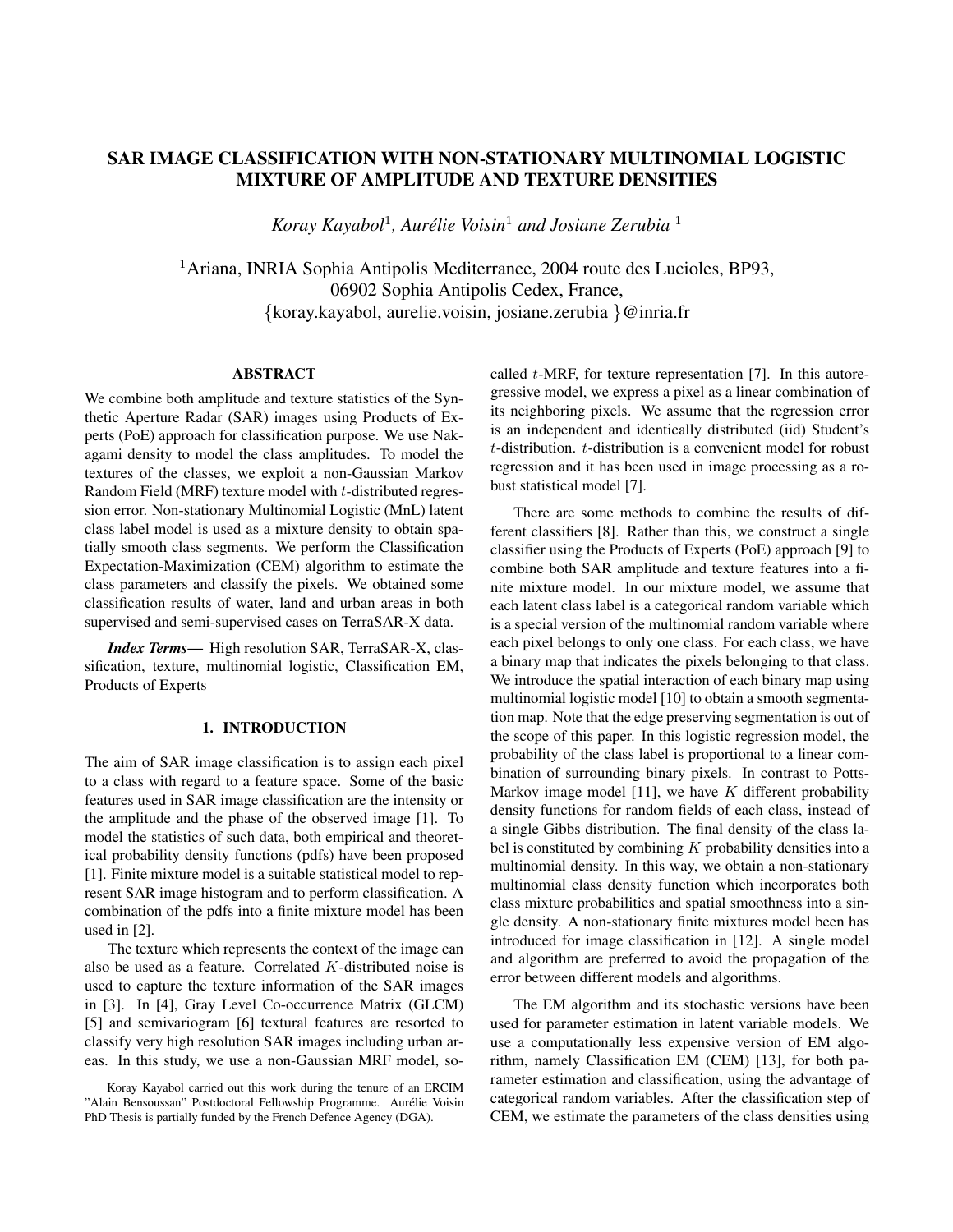only the pixels which belong to that class.

In Section 2 and 3, the MnL mixture model and CEM algorithm are given. The simulation results are presented in Section 4. Section 5 presents the conclusion and future work.

#### **2. MULTINOMIAL LOGISTIC MIXTURE OF AMPLITUDE AND TEXTURE DENSITIES**

We assume that the observed amplitude at the *n*th pixel,  $s_n$ , where  $n \in \{1, 2, ..., N\}$  represents the lexicographically ordered pixel indices, is free from any noise and instrumental degradation. Every pixel in the image has a latent class label. Denoting  $K$  the number of classes, we encode the class label as a K dimensional categorical vector  $z_n$  whose elements  $z_{n,k}, k \in \{1, 2, ..., K\}$  have the following properties: 1)  $z_{n,k} \in \{0,1\}$  and 2)  $\sum_{k=1}^{K} z_{n,k} = 1$ . We may write the probability of  $s_n$  as the marginalization of the joint probability of  $p(s_n, \mathbf{z}_n | \Theta) = p(s_n | \mathbf{z}_n, \Theta) p(\mathbf{z}_n | \theta_z)$ 

$$
p(s_n|\Theta) = \sum_{\mathbf{z}_n} \prod_{k=1}^K [p(s_n|\theta_k)\pi_{n,k}]^{z_{n,k}}
$$
 (1)

where  $\pi_{n,k} = p(z_{n,k} = 1 | \theta_z)$ ,  $\theta_k$  and  $\theta_z$  are the parameters of the class and mixture densities respectively and  $\Theta =$  $\{\theta_{1:K}, \theta_{z}\}\$ is the set of all parameters. We give the details of the class and the mixture densities in the following two sections.

#### **2.1. Class Amplitude and Texture Densities**

Our aim is to use the amplitude and the texture statistics together to classify the SAR images. For this purpose, we combine both statistics by using the idea of PoE [9]. We model the class amplitudes using Nakagami density, which is a basic theoretical multi-look amplitude model for SAR images [1]. We express the class amplitude density as

$$
p_A(s_n|\mu_k, \nu_k) = \frac{2}{\Gamma(\nu_k)} \left(\frac{\nu_k}{\mu_k}\right)^{\nu_k} s_n^{2\nu_k - 1} e^{-\nu_k \frac{s_n^2}{\mu_k}}.
$$
 (2)

We introduce a *t*-MRF texture model to use the contextual information for classification. We write the t-MRF texture model using the neighbors of the pixel in  $\mathcal{N}(n)$ :

$$
s_n = \sum_{n' \in \mathcal{N}(n)} \alpha_{k,n'} s_{n'} + t_{k,n} \tag{3}
$$

where  $\alpha_{k,n'}$  is the regression coefficient and the regression error  $t_{k,n}$  is an iid t-distributed zero-mean random variable with degree of freedom parameter  $\beta_k$  and scale parameters  $\delta_k$ . In this way, we write the class texture density as a tdistribution such that

$$
p_T(s_n|\alpha_{1:D,k}, \beta_k, \delta_k) = \frac{\Gamma((1+\beta_k)/2)}{\Gamma(\beta_k/2)(\pi \beta_k \delta_k)^{1/2}} \times \left[1 + \frac{(s_n - \phi_n^T \alpha_k)^2}{\beta_k \delta_k}\right]^{-\frac{\beta_k + 1}{2}} \tag{4}
$$

where the  $D = |\mathcal{N}(n)|$  dimensional vectors  $\phi_n$  and  $\alpha_k$  contain the neighboring pixels  $s_{n'}$  and regression coefficients  $\alpha_{k,n'}$ , respectively.

We constitute the class density by multiplying the amplitude and texture densities:  $p(s_n|\theta_k) = p_A(s_n|\mu_k, \nu_k) \times$  $p_T(s_n|\alpha_{1:D,k},\beta_k,\delta_k)$ where  $\theta_k = {\alpha_{1:D,k},\beta_k,\delta_k,\mu_k,\nu_k}.$ 

### **2.2. Mixture Density - Class Prior**

The prior density  $p(z_{n,k}|\theta_z)$  of the categorical random variable is naturally an iid multinomial density, but we are not able to obtain a smooth class label map in case that we use an iid multinomial. We need to use a density which models the spatial smoothness of the class labels as well. Multinomial logistic model, [10], allows us to introduce the spatial interaction of the categorical random field. We can write the MnL density for our problem as

$$
p(\mathbf{z}_n|\theta_z) = \prod_{k=1}^K \left( \frac{\exp(\theta_z v_k(z_{n,k}))}{\sum_{j=1}^K \exp(\theta_z v_j(z_{n,j}))} \right)^{z_{n,k}}
$$
(5)

where  $v_k(z_{n,k}) = 1 + \sum_{m \in \mathcal{M}(n)} z_{m,k}$ . The function  $v_k(z_{n,k})$ returns the number of labels which belong to class  $k$  in a given window. The mixture density in  $(5)$  is spatially-varying with given function  $v_k(z_{n,k})$ .

#### **3. CLASSIFICATION EM ALGORITHM**

Since our purpose is to cluster the observed image pixels by maximizing the marginal likelihood given in (1), we suggest to use EM type algorithm to deal with the summation. The EM log-likelihood function is written as

$$
Q(\Theta|\Theta^{t-1}) = \sum_{k=1}^{K} z_{n,k} \log\{p(s_n|\theta_k)\pi_{n,k}\} p(z_{n,k}|s_n, \Theta^{t-1})
$$
\n(6)

If we used the exact EM algorithm to find the maximum of  $Q(\Theta | \Theta^{t-1})$  with respect to  $\Theta$ , we would need to maximize the parameters for each class given the expected value of the class labels. Instead of this, we use the advantage of working with categorical random variables and resort to Classification EM algorithm [13]. The CEM algorithm incorporates a classification step between the E-step and the M-step which performs a Maximum-a-Posteriori (MAP) estimation. Since the posterior  $p(z_{n,k}|s_n, \Theta^{t-1})$  is a discrete probability density function of a finite number of classes, we can perform the MAP estimation by choosing the maximum class probability. We summarize the CEM algorithm for our problem as follows:

**E-step**: For  $k = 1, ..., K$  and  $n = 1, ..., N$ , calculate the posterior probabilities

$$
p(z_{n,k}|s_n, \Theta^{t-1}) = p(s_n|\theta_k^{t-1}) \frac{\exp(\theta_z^{t-1} v_k(z_{n,k}))}{\sum_{j=1}^K \exp(\theta_z v_j(z_{n,j}))} \tag{7}
$$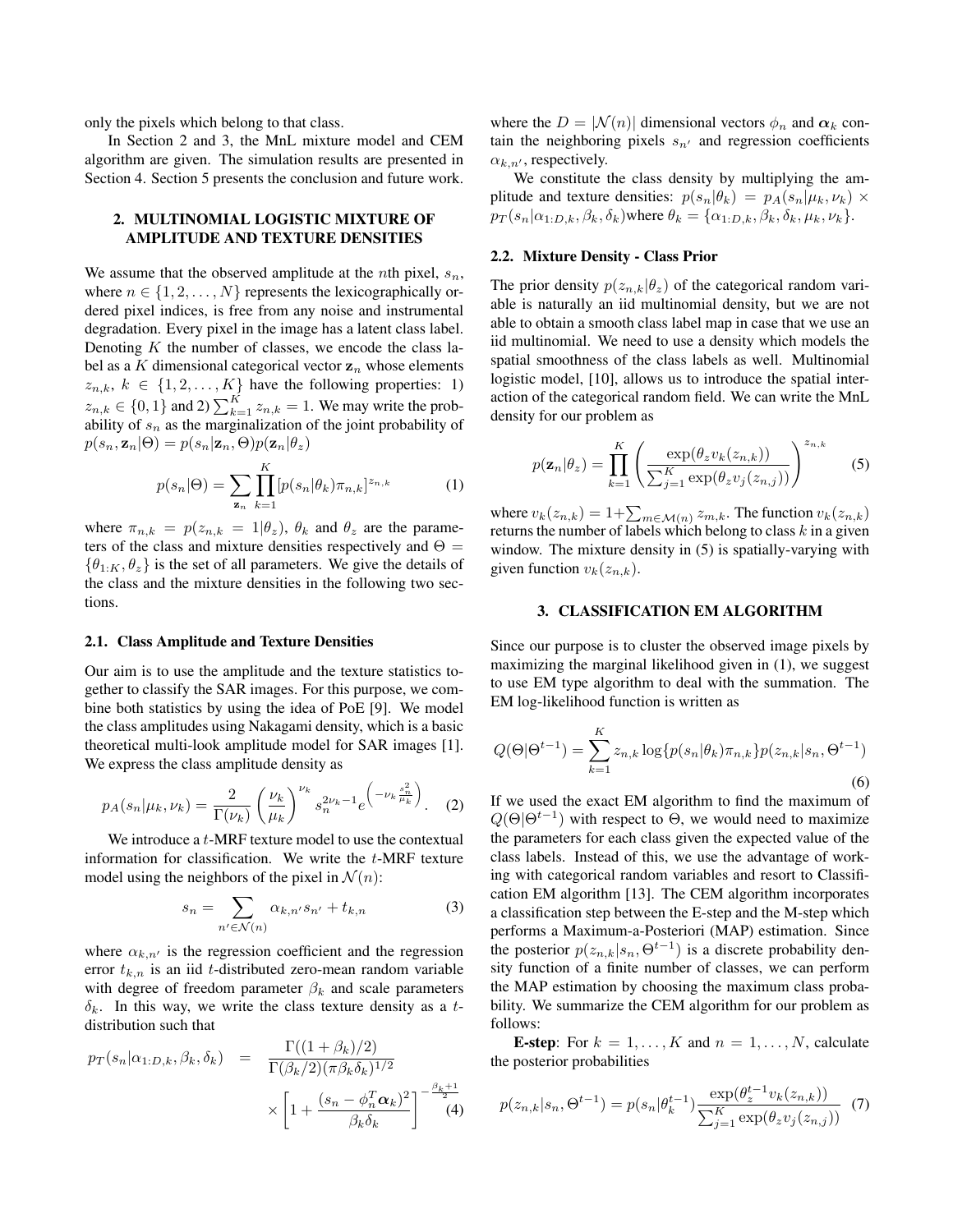given the previously estimated parameter set  $\Theta^{t-1}$ .

**C-step**: For  $n = 1, \ldots, N$ , classify the *n*th pixel into class j as  $z_{n,j} = 1$  by choosing j which maximizes the posterior  $p(z_{n,k}|s_n, \Theta^{t-1})$  over  $k = 1, \ldots, K$  as

$$
j = \arg\max_{k} p(z_{n,k}|s_n, \Theta^{t-1})
$$
\n(8)

**M-step**: Maximize the EM log-likelihood function in (6) with respect to  $\Theta$ . To maximize this function, we alternate among the variables  $\mu_k$ ,  $\nu_k$ ,  $\alpha_k$ ,  $\beta_k$  and  $\delta_k$ . The functions of the amplitude parameters over all pixels are written as follows

$$
Q(\mu_k; \Theta^{t-1}) = -N \nu_k \log \mu_k - \frac{\nu_k}{\mu_k} \sum_{n=1}^N s_n^2 \tag{9}
$$

$$
Q(\nu_k; \Theta^{t-1}) = N \nu_k \log \frac{\nu_k}{\mu_k} - N \log \Gamma(\nu_k) +
$$
  

$$
(2\nu - 1) \sum_{n=1}^{N} \log s_n - \frac{\nu_k}{\mu_k} \sum_{n=1}^{N} s_n^2
$$
  
(10)

The maximum of (9) is found analytically. For (10), we use a zero finding method to determine its maximum [14].

We estimate the texture parameters using another sub-EM algorithm nested within CEM. The nested EM algorithm has already been studied in [15]. We can express the  $t$ -distribution as a Gaussian scale mixture of gamma distributed latent variables  $\tau_{n,k}$ . Thereby, the EM log-likelihood functions of the t-distribution in (4) are written as  $[16]$ ,  $[7]$ :

$$
Q(\boldsymbol{\alpha}_k; \Theta^{t-1}) = -\sum_{n=1}^N \frac{(s_n - \phi_n^T \boldsymbol{\alpha}_k)^2}{2\delta_k} \langle \tau_{n,k} \rangle \qquad (11)
$$

$$
Q(\delta_k; \Theta^{t-1}) = -\frac{N}{2} \log \delta_k - \sum_{n=1}^N \frac{(s_n - \phi_n^T \alpha_k)^2}{2\delta_k} \langle \tau_{n,k} \rangle
$$
\n(12)

$$
Q(\beta_k; \Theta^{t-1}) = -N \log \Gamma(\frac{\beta_k}{2}) + \frac{N\beta_k}{2} \log \frac{\beta_k}{2} + \sum_{n=1}^N \left(\frac{\beta_k}{2}\right) \langle \log \tau_{n,k} \rangle - \sum_{n=1}^N \frac{\langle \tau_{n,k} \rangle \beta_k}{2} \left(1 + \frac{(s_n - \phi_n^T \mathbf{\alpha}_k)^2}{2 \delta_k \beta_k}\right)
$$
\n(13)

where  $\langle \tau_{n,k} \rangle$  is the posterior expectation of the gamma distributed latent variable.

#### **4. SIMULATION RESULTS**

This section presents the high resolution SAR image classification results of the proposed method, compared to the corresponding results obtained with other methods. We use a 900  $\times$  600 pixels, HH polarized, TerraSAR-X SpotLight (8.2 m ground resolution) 4-look image which was acquired over the city of Rosenheim in Germany (see Fig. 1(a)).

The proposed method is denoted as ATML-CEM (Amplitude and Texture density mixtures of MnL with CEM) and is compared to three other methods. The competitors are DSEM [2], CoDSEM-GLCM [4] and K-NN-MRF. We have

**Table 1**. Accuracy of the classification in water, urban and land areas and overall.

|                      | water | urban | land  | overall |
|----------------------|-------|-------|-------|---------|
| CoDSEM-GLCM (Sup.)   | 91.28 | 98.82 | 93.53 | 94.54   |
| DSEM (Sup.)          | 92.95 | 98.32 | 81.33 | 90.87   |
| $K-NN-MRF(Sup.)$     | 90.56 | 98.49 | 94.99 | 94.68   |
| ATML-CEM (Sup.)      | 98.05 | 98.30 | 95.87 | 97.41   |
| ATML-CEM (Semi-sup.) | 94.53 | 97.85 | 86.09 | 92.82   |

**Table 2**. The confusion matrix to show the mean percentages of the true and the false classified water, urban and land areas.

|       | water | urban | land              |
|-------|-------|-------|-------------------|
| water | 84.40 | 5.51  | 10.09             |
| urban | 0.03  | 99.97 | $\mathbf{\Omega}$ |
| land  | 0.03  | 17.26 | 82.72             |

tested the ATML-CEM method in both supervised and semisupervised cases. For supervised case, we manually determine a ground-truth map which covers 20% of the whole image and we divide it into two sets, for training and for testing. In semi-supervised case, we initialize the algorithm by manually selecting some regions (totaly about 26%) regarding to each class. We use  $5\times 5$  and  $3\times 3$  windows for autoregressive texture model in supervised and semi-supervised cases, respectively. For MnL label model, a  $13 \times 13$  window is used with parameter  $\theta_z = 7/13^2$  which is found by trial and error. Fig. 1(b) and 1(c) show the supervised and semi-supervised classification maps of ATML-CEM method.

Table 1 lists the accuracy of the classification in water, urban and land areas and overall according to a groundtruth map. In overall, ATML-CEM provides significantly better results than the others. Although the performance of semisupervised ATML-CEM is not good in land areas, it surpasses the supervised DSEM in overall. Table 2 shows the confusion matrix obtained by running supervised ATML-CEM 28 times using some disjoint training and test set pairs selected over groundtruth map. From the table, we can see that the urban areas are classified better than the water and the land areas, but some of the land areas are classified as urban areas. Missclassification in water areas is caused by the dark shadowed regions.

#### **5. CONCLUSION**

We have shown that the use of amplitude and textural features in the same finite mixture model has improved the performance of classification for our data set. Different features, like edges and corners, can be added to improve the performance and classify the different areas. The performance of the algorithm depends on the initialization of the classes. As a future work, we plan to derive a hierarchical method to estimate the number of classes and to avoid the effect of initialization.